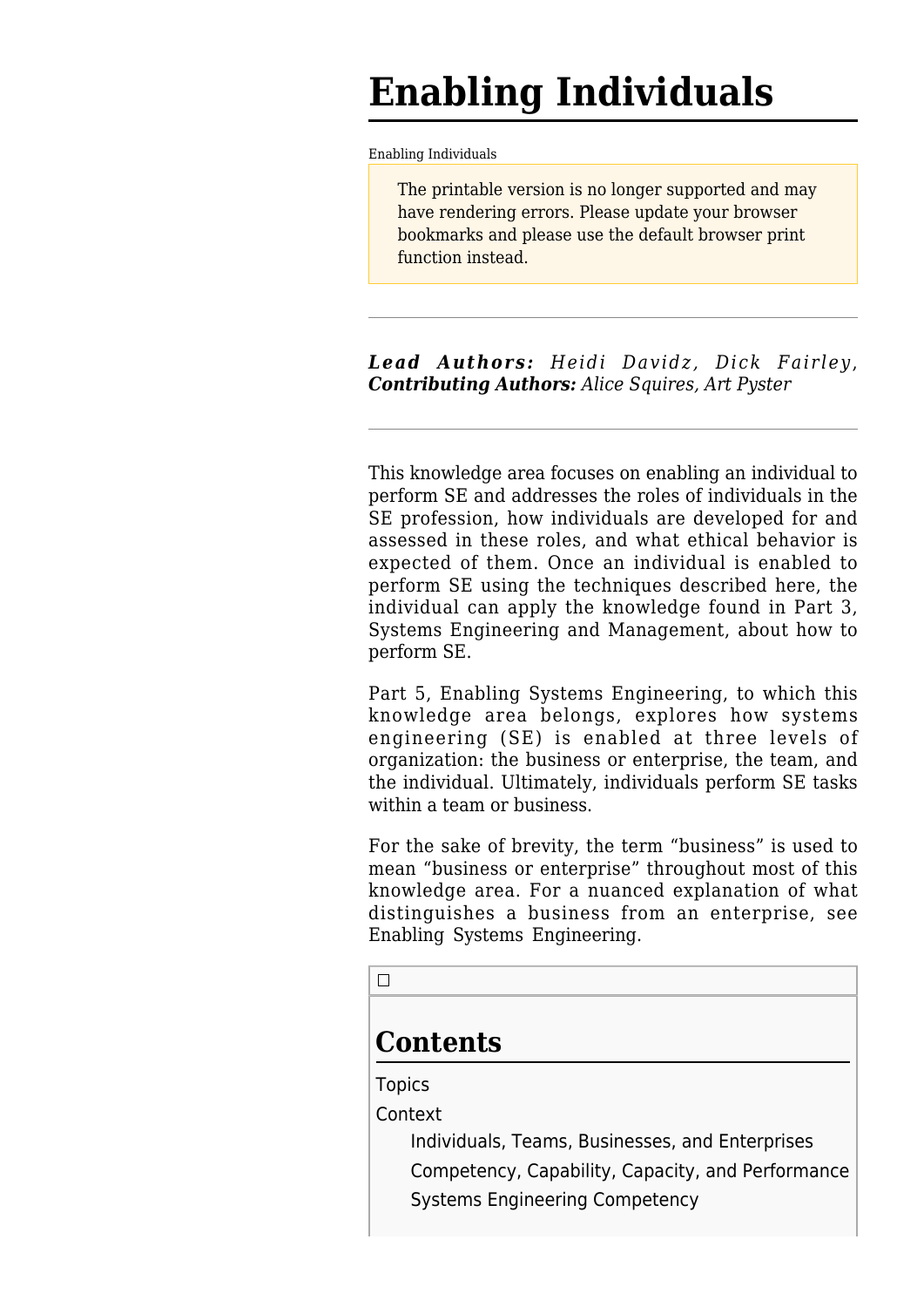[Competency Models](#page--1-0)

[References](#page--1-0)

# **Topics**

Each part of the SEBoK is composed of knowledge areas (KAs]. Each KA groups topics together around a theme related to the overall subject of the part. This KA contains four topics:

- [Roles and Competencies](http://www.sebokwiki.org/wiki/Roles_and_Competencies) discusses allocation of SE roles, which sets of competencies correspond to particular roles, and what competency models are current in the SE world.
- [Assessing Individuals](http://www.sebokwiki.org/wiki/Assessing_Individuals) discusses how to determine the level of individual proficiency and quality of performance.
- [Developing Individuals](http://www.sebokwiki.org/wiki/Developing_Individuals) explains how SE competency is acquired.
- [Ethical Behavior](http://www.sebokwiki.org/wiki/Ethical_Behavior) describes the ethical standards that apply to individuals and organizations.

## **Context**

The following brief review of terms and concepts provides context for the topics in this knowledge area.

### **Individuals, Teams, Businesses, and Enterprises**

The ability to perform SE resides in individuals, teams, and businesses. An expert systems engineer possesses many competencies at a high level of proficiency, but no one can be highly proficient in all possible competencies. Collectively, a team and a business might possess all needed competencies at a high level of proficiency. A business performs the full range of SE roles, may have dedicated functions to perform specific SE roles, and may have a strategy for combining individual, team, and business abilities to execute SE on a complex activity. Individuals within the business may be responsible for performing one or more roles.

For descriptions of SE roles and competencies from the literature, see [Roles and Competencies.](http://www.sebokwiki.org/wiki/Roles_and_Competencies)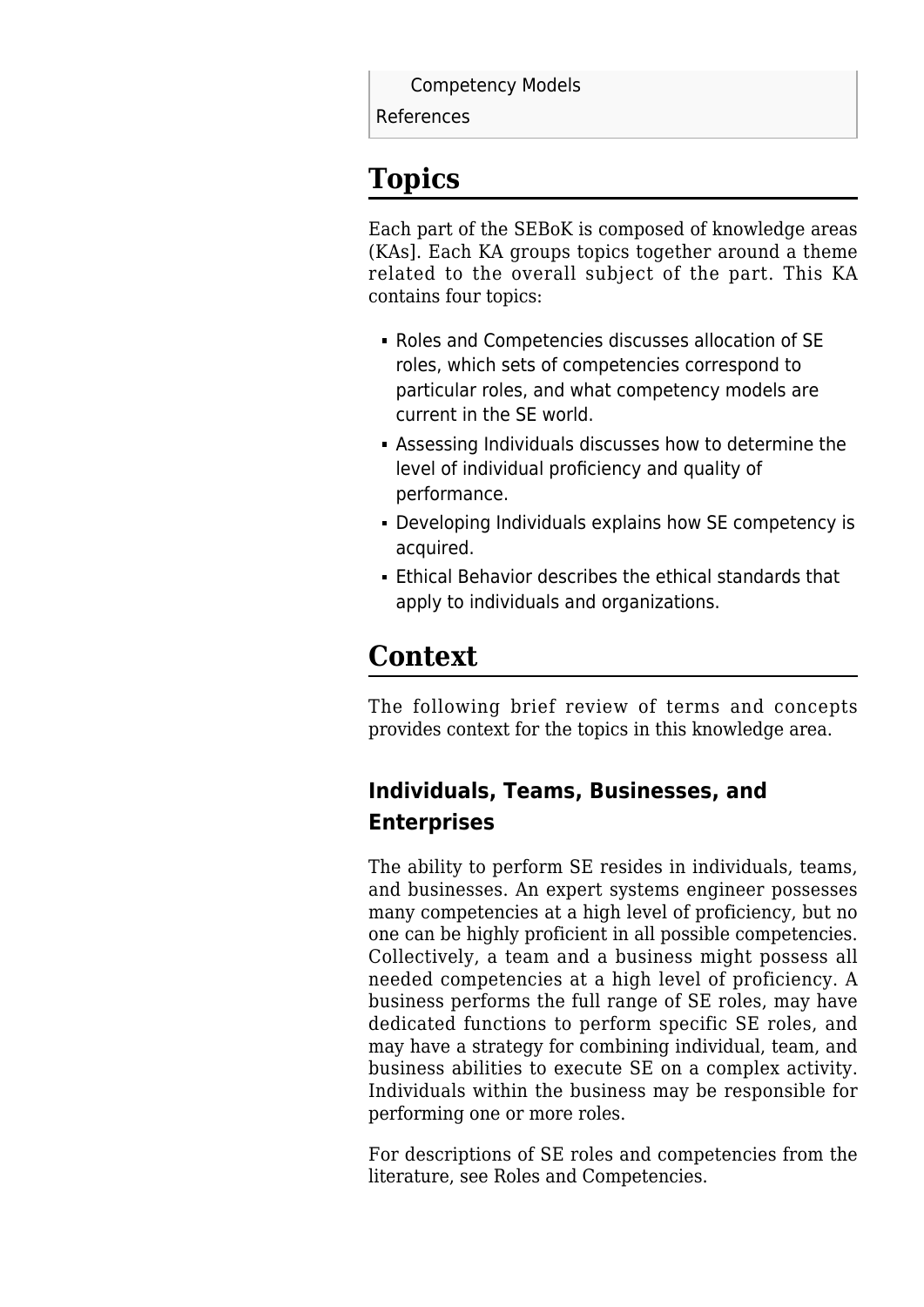#### **Competency, Capability, Capacity, and Performance**

The final execution and performance of SE is a function of competency, capability, and capacity. There is some complexity here. For example:

- There is disagreement in the literature about whether the term competency applies to the individual level only, or can be correctly used at the team, project, and enterprise levels as well.
- Capability encompasses not just human capital, but processes, machines, tools, and equipment as well. Even if an individual has an outstanding level of competency, having to perform within a limited timeframe might degrade the results. Capacity accounts for this.

#### **Systems Engineering Competency**

Competency is built from knowledge, skills, abilities, and attitudes (KSAA). What is inherent in an individual may be subsequently developed through education, training, and experience. Traditionally, SE competencies have been developed primarily through experience, but recently, education and training have taken on a much greater role.

SE competency must be viewed through its relationships to the systems life cycle, the SE discipline, and the domain in which the engineer practices SE.

#### **Competency Models**

SE competency models can be used to explicitly state and actively manage the SE competencies within in an organization.

Competency models for SE typically include:

- technical KSAAs;
- "soft" KSAAs such as leadership and communications;
- KSAAs that focus on the domains within which SE is to be practiced;
- a set of applicable competencies; and
- a scale for assessing the level of individual proficiency in each competency (often subjective, since